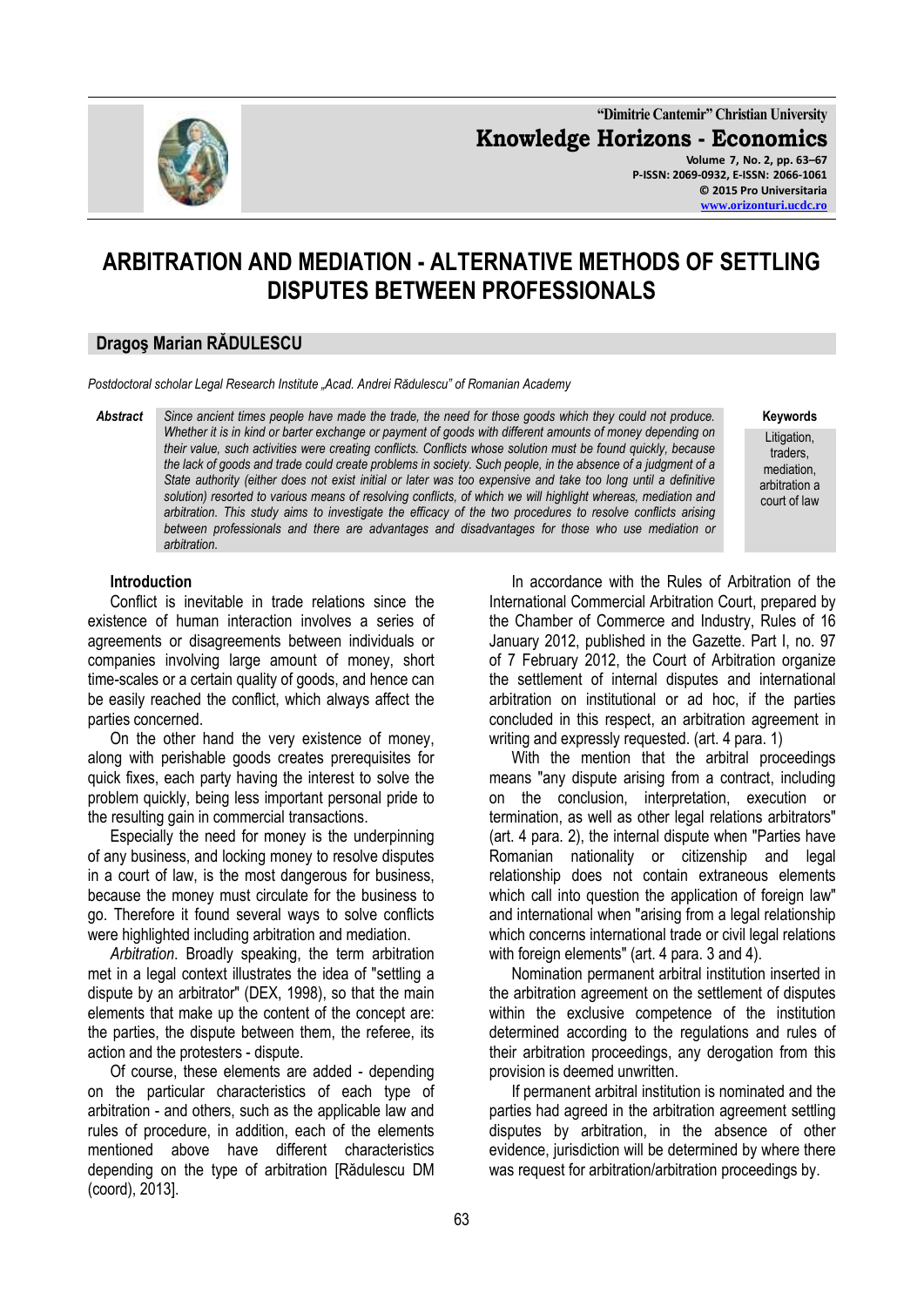With the mention that the arbitration agreement provided that the parties had agreed that their disputes will be subject to ad hoc arbitration proceedings, they shall have the right:

a) to appoint arbitrators or to establish means for referees will be appointed in case of dispute, their number and the manner of appointing an arbitrator if a collegial tribunal:

b) to fix the procedural rules to be followed by the arbitrators;

c) to determine the place of arbitration;

d) to determine the language in which to present documents and debates will take place (Article 1 paragraph 4).

It should be noted that throughout the procedure of arbitration the parties must be provided, under penalty of nullity of the arbitration award, equal treatment, the right to defense and the adversarial principle, the case file is confidential, no person other than those involved in conducting the proceedings in question not having access to the file without the written consent of the parties.

The arbitral tribunal shall consist of independent and impartial arbitrators in carrying out their judicial and consists of either a single arbitrator or 3 arbitrators one of which is presiding.

Settlement of the dispute is based mainly contract and addenda to the contract, the evidence adduced and the applicable law, taking into account, where appropriate, trade usage and intimate conviction of arbitrators.

The judges decide unanimously or by majority, by a judgment, called arbitral award is final and binding, producing such effects a final and binding judgment so pronounced that the party against which we must carry out the willingly, immediately or within the period stated in the sentence.

More at the request of the winning party, the arbitral award shall be invested with enforceable by law, thus creating a writ of execution that can run forced, like a judgment.

The arbitral awards may only be published with the agreement of the parties, but can be partially or summary published or reviewed in legal matters arising in magazines, works or collections of arbitral practice without name or denomination of the parties or data that would be prejudicial to their interests (art. 9).

*Mediation.* According to art. 1 para of. 1 of Law 192/2006 "mediation is a way of resolving conflicts amicably with the help of a third party as a mediator specializing in conditions of neutrality, impartiality, confidentiality and having the free consent of the parties".

With the mention that "Mediation is based on the trust that the mediator parties, as a person able to facilitate negotiations between them and support them to resolve the conflict through to a solution mutually convenient, efficient and sustainable" (Article 1 para of. 2 of Law 192/2006).

Mediator is "any person called to lead the mediation in an effective, impartial and competent, regardless of the denomination or profession third party in that Member State and the way the third party has been appointed or requested to conduct the mediation" according to art. 3 of Directive 2008/52/EC of the European Parliament and of the Council on certain aspects of mediation in civil and commercial matters.

Mediation can be used to resolve disputes in civil (inheritance, division of property, property claims, cancellation of contracts, or other monetary claims, conflicts with neighbors, the obligation to make rescission or termination of contract enforcement etc.), family law (conflicts between spouses, disputes between parents and children or between adult members of the same family) in trade (unsuccessful, order of payment, termination of contracts, claims, evictions, disputes between partners or termination of enforcement etc.), labor law (labor conflicts arising between employees and employers, the financial rights, individual employment contract cancellation, etc.), the intellectual property law or malpractice [Sandru, Radulescu, Calin, (coord), 2012].

Mediation can also be used in consumer, if the consumer invokes the existence of damage as a result of the purchase of defective goods or services, the contract failure or guarantees provided, the existence of unfair clauses contained in contracts between consumers and economic operators or the violation of other rights under national law or EU consumer protection.

It should be noted that mediation may not be strictly personal rights, such as those concerning the status of the person and any other rights that the parties, by law, cannot by agreement or has in any other manner permitted by law.

Mediation is based on the cooperation of the parties and the use of the mediator, methods and techniques, based on communication and negotiation, which should serve the legitimate interests and objectives of the warring parties, the mediator cannot impose a solution on parties the conflict subjected to mediation.

Mediation takes place, usually at the mediator's office, but may also be conducted in other places agreed upon mediator and the parties to the conflict, who have the right to be assisted by a lawyer or other persons, under mutually agreed mediator not allowed to give legal advice the parties.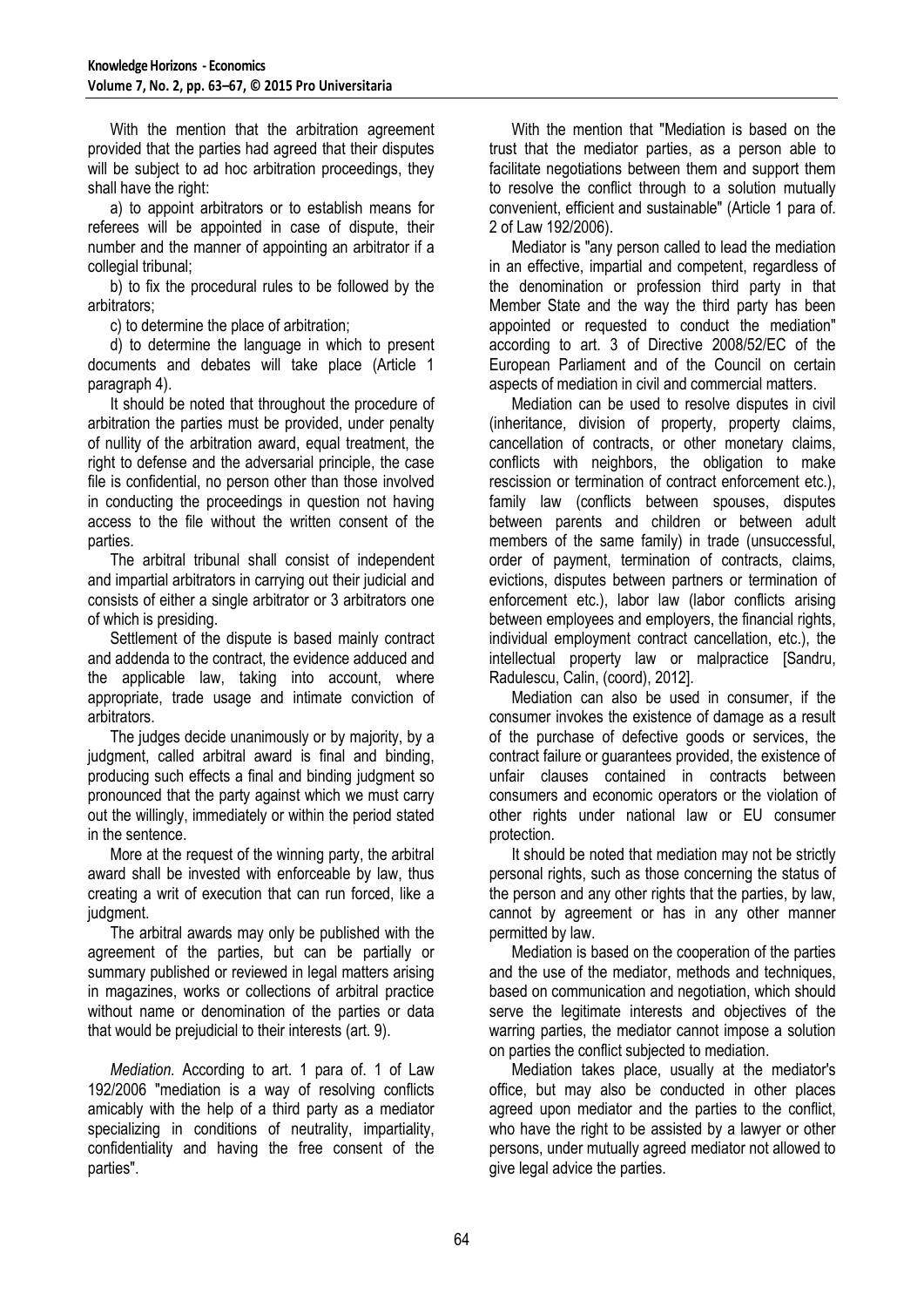Being a flexible procedure, the parties agreed with the mediator will determine how mediation takes place and the manner of its completion as a verbal or written agreement, which is usually drafted by the mediator, except situations where the parties and the mediator agree otherwise.

The mediation agreement may be affected resulting in the law, the terms and conditions, but should not contain provisions affecting law and order.

Parties may request mediation agreement authentication notary public in compliance with the law and legal procedures, understanding their power to acquire enforceability or can appear competent court to ask fulfilling legal procedures, to give a judgment, council chamber through which to legalize the their understanding and to constitutes an enforceable title by law.

If the conflict concerns mediated transfer of ownership in immovable property and other real rights, share and inheritance cases, under penalty of nullity, the mediation agreement drawn up by mediator will be presented to the notary public or the court, so that they, based on the mediation agreement, to check their content and form through procedures prescribed by law and issue an authentic instrument or court decision, as appropriate, with regard to due process.

Where the law requires that the conditions for advertising, public or court clerk will ask logged enrollment contract or the judgment in the Land Registry.

#### **2. Arbitration vs. Mediation. Advantages and disadvantages**

We can refer to many arguments which persuade the companies to choose mediation as the first option in solving conflicts and the most convincing ones regard the following aspects:

The mediation procedure may be started anytime in a quick step, avoiding some deadlines such as those stipulated by the law for arbitration as the procedure details in mediation are very advantageous compared to those of arbitral procedure: therefore the date and the time of the mediation meeting are set by the parties with the mediator in accordance with their agenda, the mediation sessions being sometimes postponed whether the parties ask for it while in arbitral procedure the terms are established by the arbitral court.

The mediation and the mediation meetings are unlimited in time as the parties may reach an agreement even after one mediation meeting or may result in partial agreements when the scheduling of another mediation meeting some other time is possible in order to finally solve the conflict.

It takes less time to resolve a conflict through mediation than to do it in the arbitral court since a conflict may be solved in few days compared to few months or even years, the average necessary time for a case.

Mediation takes place in a private environment completely confidentially, so the parties' problems are not known by other people since here there are allowed only the parties and their acquaintances. Therefore the emotional stress occurred in any conflict situation is well reduced compared to the situation in the arbitral session which is public.

Moreover it is about image as the companies do not want their problems to be exposed because any scandal, be it deprived of reasons, can make them look unreliable on the market (Radulescu, 2007) and cause the loss of certain goods and services supply/ delivery contracts. This may have negative consequences regarding the investments' attraction or the expanding of particular foreign credit lines as well as the refusal of certain governmental and charitable agencies to further collaborate.

The parties may pick the same mediator to call upon and this is not possible in a case where the files distribution is aleatory, or the parties' choice of mediator gives them a greater confidence in the mediation procedure, thereby obtaining the desired result.

We should not forget that mediation allows its whole approach of the conflict while the arbitral way answers to one or mostly few questions (only a possible visible part of a conflict), allowing at the same time the discovery of conflict source as well as the misunderstanding cause, not only resolving the effects. Moreover mediation entails the partial agreements which allow the parties to resolve the conflict step by step, through a graphical and percentage-like approach in this respect.

Hence the amicable solution reached by the parties after mediation is always decided by them as it is considered for mutual advantage never imposed by the mediator who neither judges the parties nor gives verdicts, his task being to facilitate the dialogue between parties and as a consequence options are generated for solving the existing conflicts while in a arbitral procedure the solution is always imposed to the parties by the arbitrator.

Although the best result is not obtained through mediation, there is found a real solution in which both parties win, a solution which may be implemented afterwards, as there are all the premises for the resulted agreement to be respected by the parties after the mediation is concluded.

Also, after mediation, the existed conflicts between parties are resolved and there are created the conditions for preventing the occurrence of new ones, as throughout the mediation the parties communicate and in case of arbitral procedure the communication is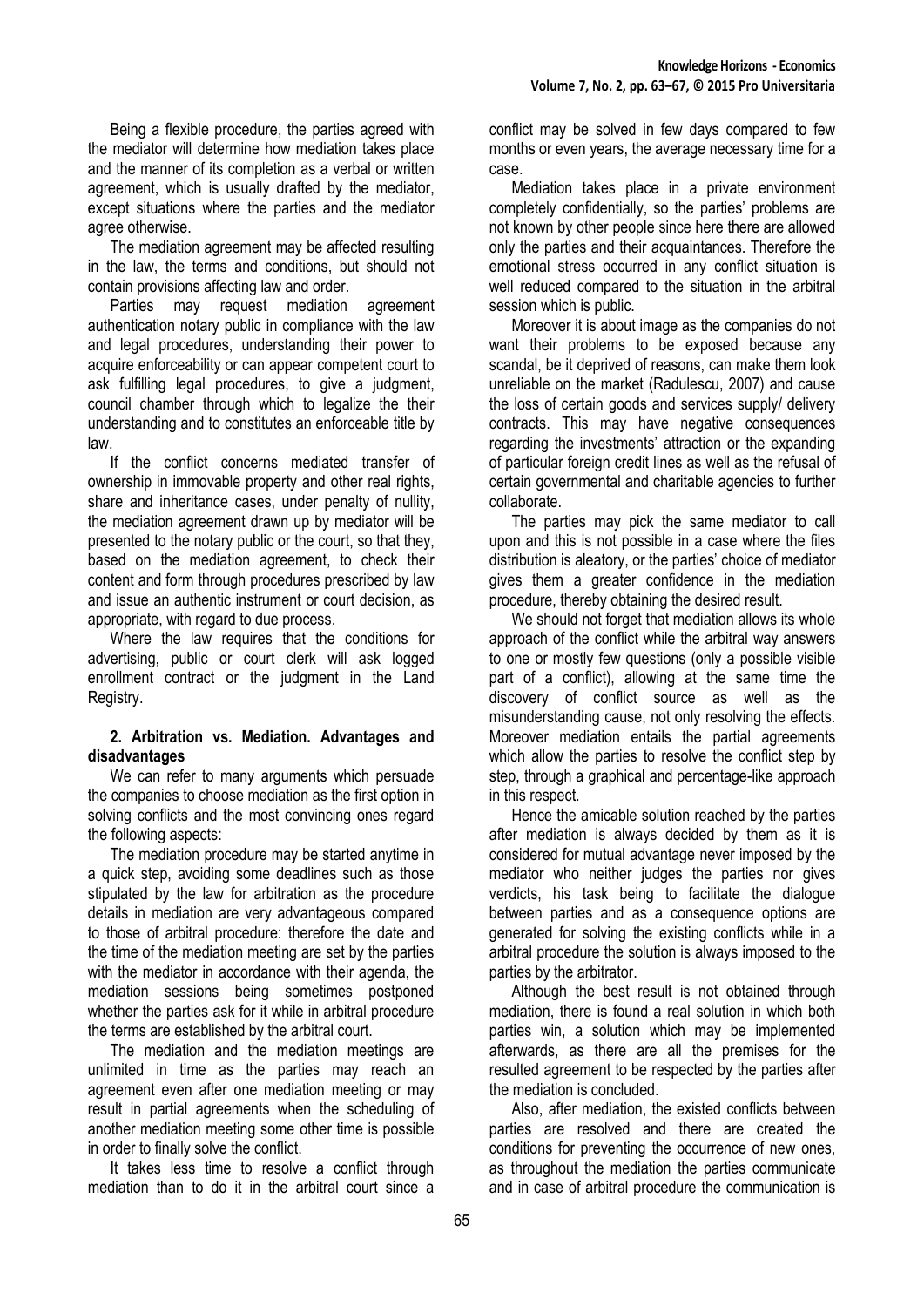absent and completely disappears at the end, being replaced by a confrontational and sharper situation, since unlike mediation in the arbitral court there are winners and losers. Thus, mediation is a way of solving the conflict whereas the arbitral is only a way of confrontation.

Even from a financial point of view, mediation is less expensive than the arbitral procedure as the mediation costs include only the mediator's fee (equally paid by both parties) and any costs allowed by the parties interested in mediating, while regarding the arbitral procedure the expanses are higher and include: the fees of lawyers and experts, the taxes for stamps and arbitral ones. However these expanses are not pegged/fixed and can be increased during the procedure depending on complexity of case and its prolongation.

This may be possible especially because in international business there are involved companies form different countries which carry out activities and in third countries calling upon the arbitral court must be made by respecting the rules from these countries which requests additional costs for travel, hiring of interpreters, not to mention the costs of accommodation, meals or subsistence expenses of personnel involved.

Moreover launching the mediation does not hamper the access to arbitral proceedings and if parties fail to settle conflict through mediation, they have the opportunity to address to the arbitral court, (Radulescu, 2011).

In this respect, whether the parties decide to use mediation after the start of proceedings, the arbitral court proceedings may be suspended at the request of the parties. In case of resolving the conflict through mediation, the arbitral court will decide in accordance with parties' demand a decision that reflects their agreement.

The mediation procedure like the mediation contract signed by both parties may be denounced in any stage of it by everyone from conflicting parties, in every moment, but only to stipulate in writing the approval of the other party and mediator as well, not being compelled to end it.

In mediation the parties can be accompanied by lawyers and experts as well, so all agreements will respect the law in order to be later certified in front of public authorities or law court (Radulescu, 2012).

## **3. Conclusions**

Considering the large number of disputes pending in Court, and the limits and drawbacks involved in a process, whether formal procedures to be observed by specific legal terminology used in court proceedings, but also the duration of the case, over time it has tried to find alternative ways of resolving conflicts.

Brought together under the concept of ADR (Alternative Dispute Resolution) alternative conflict resolution methods include, among others Arbitration, Mediation and Med-Arb (a hybrid form that combines arbitration with mediation, the mediator can provide solutions offering parties after serious analysis situation) and have the common feature of voluntary and involves a private and confidential procedure that does not require special expenses.

If arbitration is conducted after a formal procedure prescribed by law and which cannot be derogated, informal mediation procedure requires flexible, the parties decide where and how it takes place meeting and the topics to be discussed, discussed issues remain confidential.

Such in arbitration and mediation is required and participation of a third party appointed arbitrator or mediator.

As regards the purpose of those procedures, the resulting solution from mediation is based on the compromise agreed by the parties, based on meeting interests and their positions and their voluntary decision to execute in good faith the obligations assumed after discussion, without purpose enforceable unless it is accepted by the court or authenticated by a notary.

Arbitration, however, ends with a final and binding arbitration award, which also effect a final and binding judgment, and may be enforceable, that can enforce the request of the interested party.

## **Acknowledgments**

This paper has been financially supported within the project entitled "Horizon 2020 - Doctoral and Postdoctoral Studies: Promoting the National Interest through Excellence, Competitiveness and Responsibility in the Field of Romanian Fundamental and Applied Scientific Research", contract number POSDRU/159/1.5/S/140106. This project is co-financed by European Social Fund through Sectoral Operational Programme for Human Resources Development 2007- 2013. Investing in people!

## **References**

1. *Dicţionarul Explicativ al Limbii Române (*1998), Second Edition, Univers Enciclopedic Publishing House, Bucharest

2. Radulescu, V. (2007). *Marketing*, ProUniversitaria Publishing House, Bucharest.

3. Radulescu, D.M. (2011), Elemente fundamentale de drept, pentru studenții facultăților cu profil economic, Universul Juridic Publishing House, Bucharest.